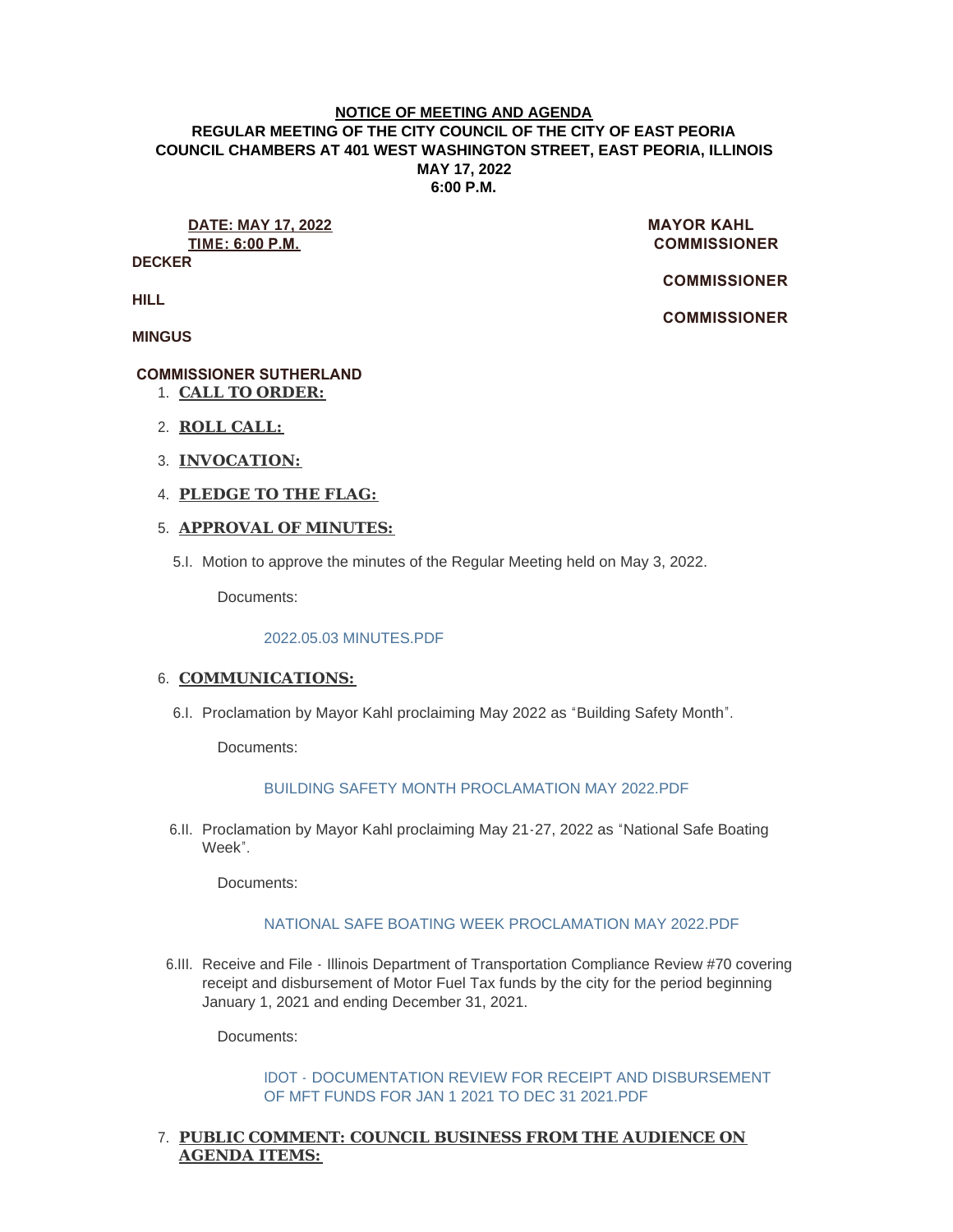## **CONSENT AGENDA ITEMS BY OMNIBUS VOTE:**  8.

(All matters listed under CONSENT AGENDA will be enacted by one motion and one roll call vote. There will not be separate discussion on these items. If discussion is desired by Members of the City Council, the item will be removed from the Consent Agenda and discussed immediately after approval of the Consent Agenda. Citizens desiring discussion on any item listed under the CONSENT AGENDA should contact a City Council Member and request that the item be removed for discussion.)

Motion to approve the Consent Agenda.

8.I. Item Number 1 - Adoption of Resolution Number 2223-016 - Resolution to Approve Payment of the Schedule of Bills Listed on Schedule Number 1 in the amount of \$2,130,596.79.

Documents:

#### [RESOLUTION NUMBER 2223-016.PDF](https://www.cityofeastpeoria.com/AgendaCenter/ViewFile/Item/4414?fileID=29720)

8.II. Item Number 2 - Adoption of Resolution Number 2223-004 on its Second Reading -Resolution Approving 2022 Street Maintenance Program Contracts for Sealcoating, Heat Scarification, Spray Patching, Fog Coating Work, and Engineering Services Associated with said Program.

Documents:

## [RESOLUTION NUMBER 2223-004 - SECOND READING.PDF](https://www.cityofeastpeoria.com/AgendaCenter/ViewFile/Item/4405?fileID=29711)

8.III. Item Number 3 - Adoption of Resolution Number 2223-001 on its Second Reading -Resolution approving the Cooper Park Lift Station Controls Upgrade Project by Concentric Integration in the amount of \$67,240.00.

Documents:

## [RESOLUTION NUMBER 2223-001 - SECOND READING.PDF](https://www.cityofeastpeoria.com/AgendaCenter/ViewFile/Item/4406?fileID=29712)

8.IV. Item Number 4 - Adoption of Resolution Number 2223-002 on its Second Reading -Resolution approving the Little Oakwood Lift Station Controls Upgrade Project by Concentric Integration in the amount of \$55,130.00.

Documents:

## [RESOLUTION NUMBER 2223-002 - SECOND READING.PDF](https://www.cityofeastpeoria.com/AgendaCenter/ViewFile/Item/4407?fileID=29713)

8.V. Item Number 5 - Adoption of Resolution Number 2223-003 on its Second Reading -Resolution approving the Water Treatment SCADA System Upgrade Phase 2 Project by Concentric Integration in the amount of \$517,640.00.

Documents:

## [RESOLUTION NUMBER 2223-003 -](https://www.cityofeastpeoria.com/AgendaCenter/ViewFile/Item/4408?fileID=29714) SECOND READING.PDF

8.VI. Item Number 6 - Adoption of Resolution Number 2223-005 on its Second Reading -Resolution accepting the Low Bid from Municipal Well and Pump for Well Number 15 Pump/Motor Replacement and Well Rehabilitation Project.

Documents: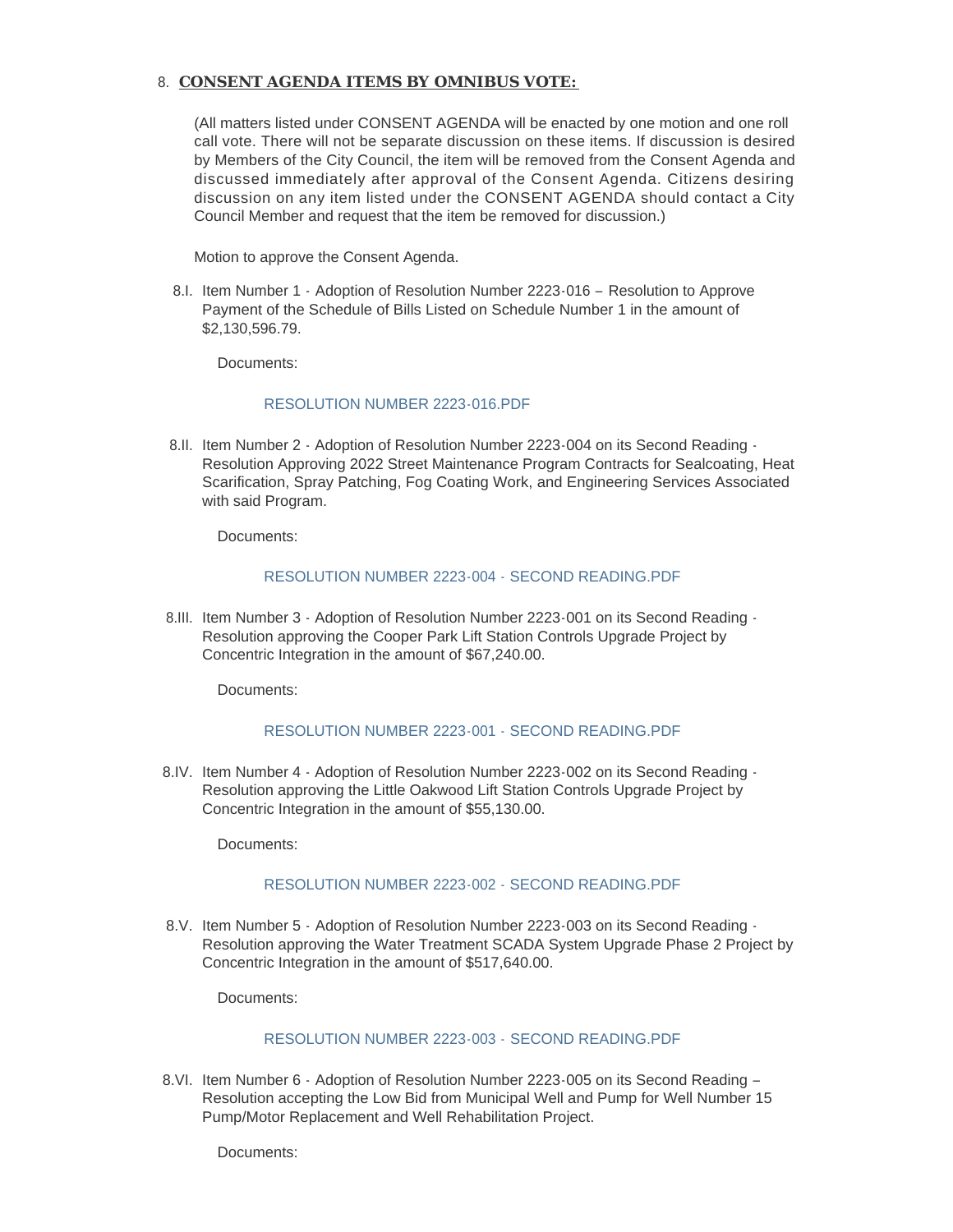#### [RESOLUTION NUMBER 2223-005 -](https://www.cityofeastpeoria.com/AgendaCenter/ViewFile/Item/4409?fileID=29715) SECOND READING.PDF

8.VII. Item Number 7 - Adoption of Resolution Number 2223-008 on its Second Reading -Resolution approving the Purchase of New Turnout Gear for the Fire Department from Municipal Emergency Services.

Documents:

#### [RESOLUTION NUMBER 2223-008 -](https://www.cityofeastpeoria.com/AgendaCenter/ViewFile/Item/4410?fileID=29716) SECOND READING.PDF

8.VIII. Item Number 8 - Adoption of Resolution Number 2223-009 on its Second Reading -Resolution approving Proposal from Flock Safety for the Automatic License Plate Reader Technology Project.

Documents:

#### [RESOLUTION NUMBER 2223-009 -](https://www.cityofeastpeoria.com/AgendaCenter/ViewFile/Item/4411?fileID=29717) SECOND READING.PDF

#### **ITEMS REMOVED FROM CONSENT AGENDA:** 9.

#### 10. **COMMISSIONER HILL:**

10.I. Approval of Ordinance Number 4644 - (AN ORDINANCE AUTHORIZING A SPECIAL USE FOR PROPERTY LOCATED AT 400 FONDULAC DRIVE IN THE CITY OF EAST PEORIA, TAZEWELL COUNTY, ILLINOIS) - (Special Use to allow for a short-term rental on the Property zoned "R-1, One-Family Dwelling District".) To be laid on the table for no less than one week for public inspection.

Documents:

## [ORDINANCE NUMBER 4644.PDF](https://www.cityofeastpeoria.com/AgendaCenter/ViewFile/Item/4413?fileID=29719)

10.II. Approval of Ordinance Number 4652  $\cdot$  (AN ORDINANCE AUTHORIZING A SPECIAL USE FOR PROPERTY LOCATED AT 501 MEADOW AVENUE IN THE CITY OF EAST PEORIA, TAZEWELL COUNTY, ILLINOIS) – (Special Use to allow the siting of a used car dealership on property zoned "B-3, Business Service District".) To be laid on the table for no less than one week for public inspection.

Documents:

## [ORDINANCE NUMBER 4652.PDF](https://www.cityofeastpeoria.com/AgendaCenter/ViewFile/Item/4415?fileID=29721)

10.III. Approval of Ordinance Number 4653  $\cdot$  (AN ORDINANCE AUTHORIZING A SPECIAL USE FOR PROPERTY LOCATED AT 104 W. MULLER ROAD IN THE CITY OF EAST PEORIA, TAZEWELL COUNTY, ILLINOIS) – (Special Use for an additional accessory building located in the front yard on his property zoned "R-2, One Family Dwelling District".)

To be laid on the table for no less than one week for public inspection.

Documents:

#### [ORDINANCE NUMBER 4653.PDF](https://www.cityofeastpeoria.com/AgendaCenter/ViewFile/Item/4416?fileID=29722)

10.IV. Approval of Ordinance Number 4654 - (AN ORDINANCE AMENDING ZONING REGULATIONS IN TITLE 5 OF THE EAST PEORIA CITY CODE TO ALLOW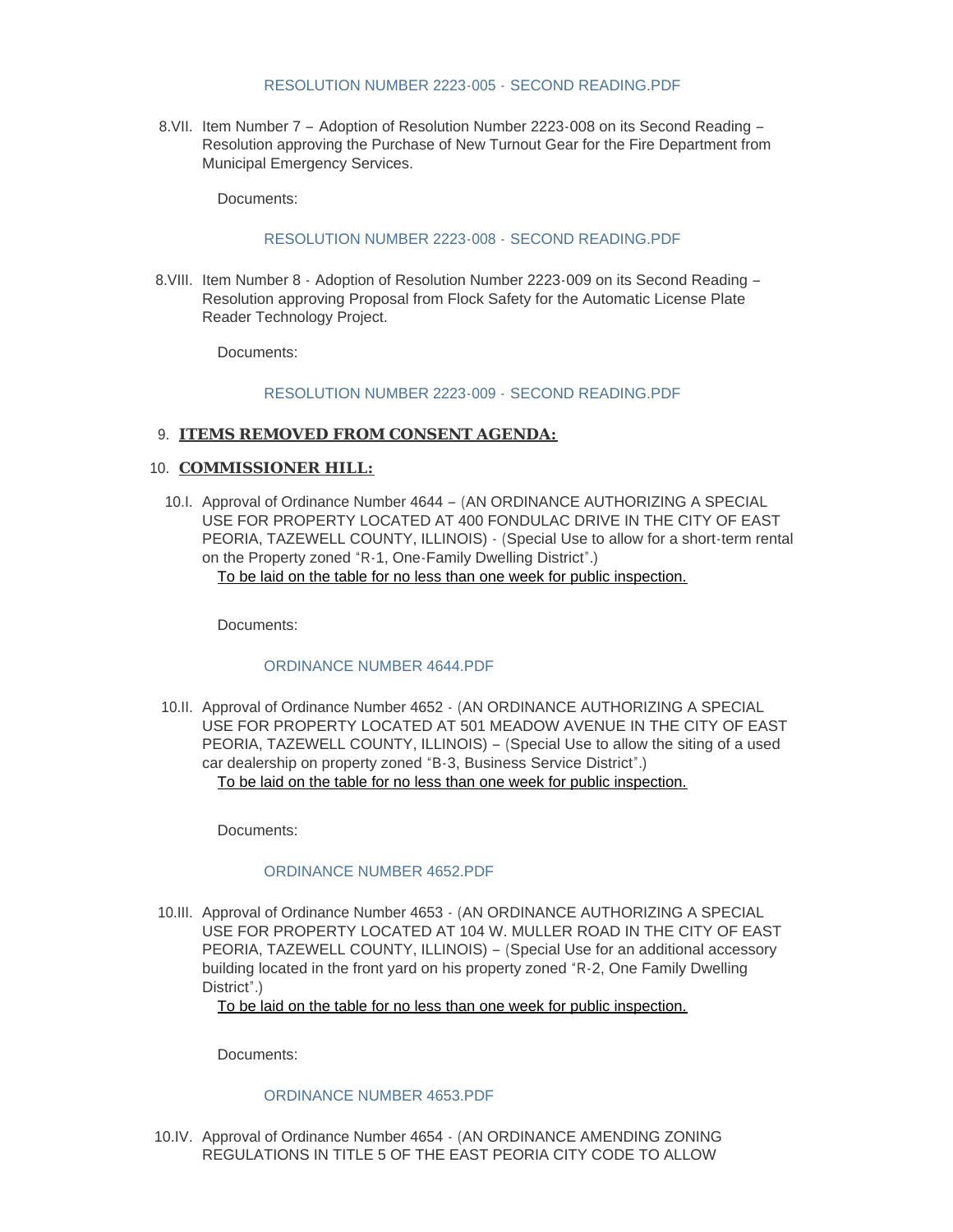Documents:

## [ORDINANCE NUMBER 4654.PDF](https://www.cityofeastpeoria.com/AgendaCenter/ViewFile/Item/4417?fileID=29723)

10.V. Approval of Ordinance Number 4655 - (AN ORDINANCE AUTHORIZING CONSOLIDATION OF CONDITIONAL USES FOR PROPERTY LOCATED AT 300 S. MAIN STREET IN THE CITY OF EAST PEORIA, TAZEWELL COUNTY, ILLINOIS) To be laid on the table for no less than one week for public inspection.

Documents:

#### [ORDINANCE NUMBER 4655.PDF](https://www.cityofeastpeoria.com/AgendaCenter/ViewFile/Item/4418?fileID=29724)

# 11. **COMMISSIONER DECKER:**

# 12. **COMMISSIONER SUTHERLAND:**

12.I. Approval of Resolution Number 2223-013 - Resolution Approving First Amendment to Master Service Agreement for Water Main Installation Services during 2022-2023 Fiscal Year with Hoerr Construction, Inc. To be laid on the table for no less than one week for public inspection.

Documents:

#### [RESOLUTION NUMBER 2223-013.PDF](https://www.cityofeastpeoria.com/AgendaCenter/ViewFile/Item/4419?fileID=29725)

# 13. **COMMISSIONER MINGUS:**

13.I. Adoption of Resolution Number 2223-014 - Resolution to approve a Separation Agreement for Retirement between the City of East Peoria and John Knapp.

Documents:

#### [RESOLUTION NUMBER 2223-014.PDF](https://www.cityofeastpeoria.com/AgendaCenter/ViewFile/Item/4420?fileID=29730)

13.II. Approval of Ordinance Number 4651 - (AN ORDINANCE APPROVING AN INSTALLMENT CONTRACT FOR PURCHASE OF NEW VIDEO CAMERAS, BODY CAMERAS, AND RELATED EQUIPMENT FOR THE CITY'S POLICE DEPARTMENT) To be laid on the table for no less than one week for public inspection.

Documents:

## [ORDINANCE NUMBER 4651.PDF](https://www.cityofeastpeoria.com/AgendaCenter/ViewFile/Item/4421?fileID=29727)

13.III. Approval of Resolution Number 2223-012 - Resolution approving the purchase of a New 2022 Ford F-550 for the Tourism and Special Events Department from Morrow Brothers Ford, Inc. in the amount of \$52,715.

To be laid on the table for no less than one week for public inspection.

Documents: